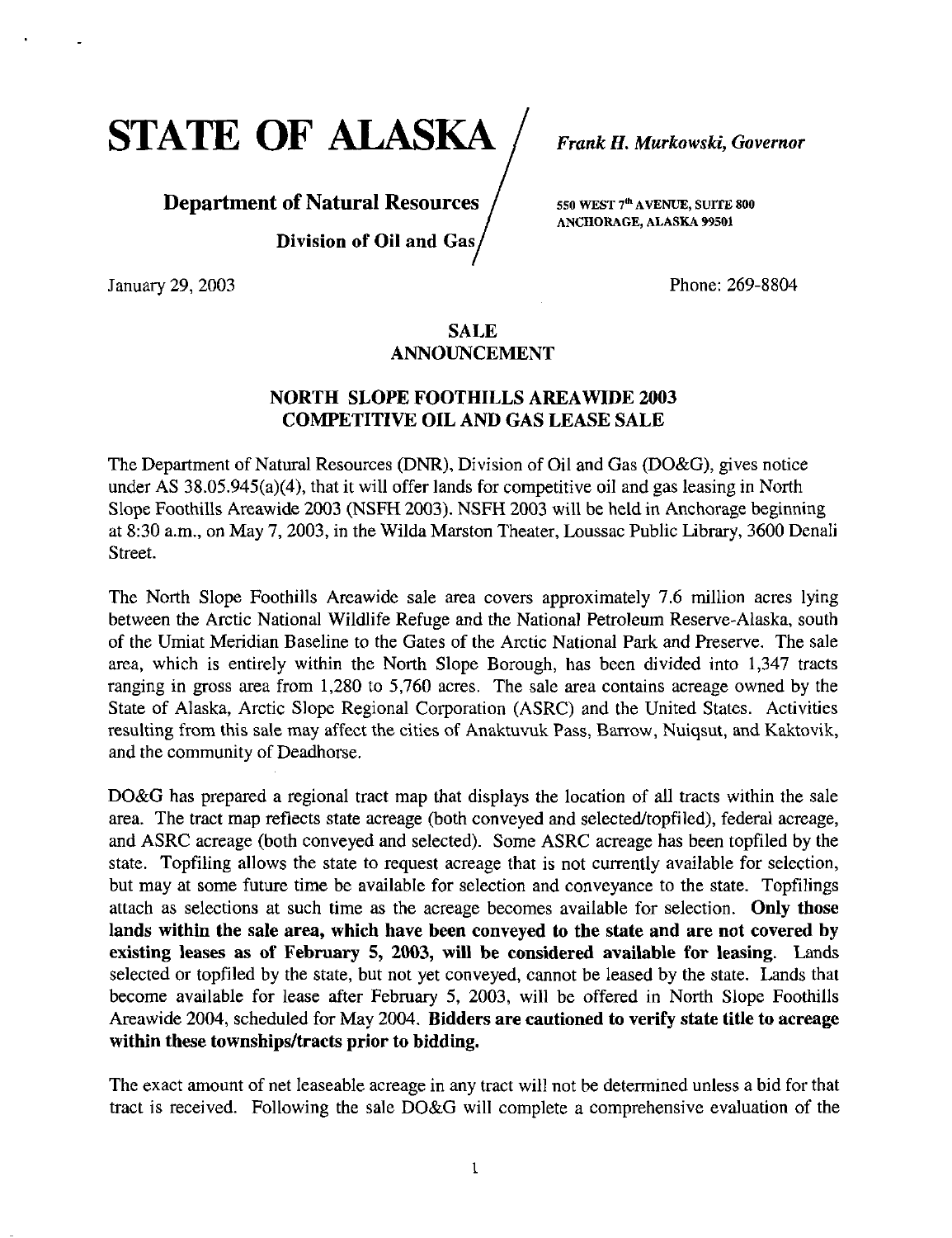lands within the tracts that received bids. Acreage not owned by the state or already subject to an oil and gas lease will be excluded from the lease.

## State/ASRC Lands

There are no lands jointiy owned by the State of Alaska and ASRC included in this sale.

# Tract Deletions

The stale reserves the right to delete any acreage or tract from the sale at any time before the issuance of a lease.

# Best Interest Finding and ACMP Consistency Determination

NSFH 2003 is an exempt sale held under Alaska Statute(s) 38.05.180(d)(1), and 38.05.035(e)(6)(F). Under these provisions the commissioner may annually offer acreage for oil and gas lease that has been subject to a best interest finding issued within the previous 10 years, unless the commissioner determines that new information has become available that justifies a supplement to the finding.

In support of this lease sale, the director of DO&G prepared and disseminated a written final finding and decision under AS 38.05.035(e) and (g), which sets forth the facts, policies, and applicable laws upon which he has based his determination that leasing in the Foothills area will best serve the interests of the state. This finding was issued on February 7, 2001. In addition, a final coastal zone consistency determination was made that a Foothills lease sale is consistent with the North Slope Borough and Alaska Coastal Management Programs (ACMP) under AS 46.40. Also, on January 30, 2002, DO&G issued a supplement to the final finding.

On September 19, 2002, DO&G issued a Call for New Information for North Slope Foothills Areawide 2003. Based on the response, DNR is issuing a Decision of No New Information.

# Anneal Procedures

A person affected by the Decision of No New Information who provided timely written comment during the Call for New Information may request reconsideration, in accordance with 11 AAC 02. Any reconsideration request must be received by February 18, 2003, and may be mailed or delivered to the Commissioner, Department of Natural Resources, 550 W, 7th Avenue, Suite 1400, Anchorage, Alaska 99501; faxed to 1-907-269-8918; or sent by e-mail to [dnr\\_appeals@dnr.state.ak.us.](mailto:dnr_appeals@dnr.state.ak.us) If reconsideration is not requested by that date or if the commissioner does not order reconsideration on his own motion, this decision goes into effect as a final order and decision on March 1, 2003. Failure of the commissioner to act on a request for reconsideration within 30 days after issuance of this decision is a denial of reconsideration and is a final administrative order and decision for purposes of an appeal to Superior Court. The decision may then be appealed to Superior Court within a further 30 days in accordance with the rules of the court, and to the extent permitted by applicable law. An eligible person must first request reconsideration of this decision in accordance with 11 AAC 02 before appealing this decision to Superior Court. A copy of 11 AAC 02 may be obtained from any regional information office of the Department of Natural Resources.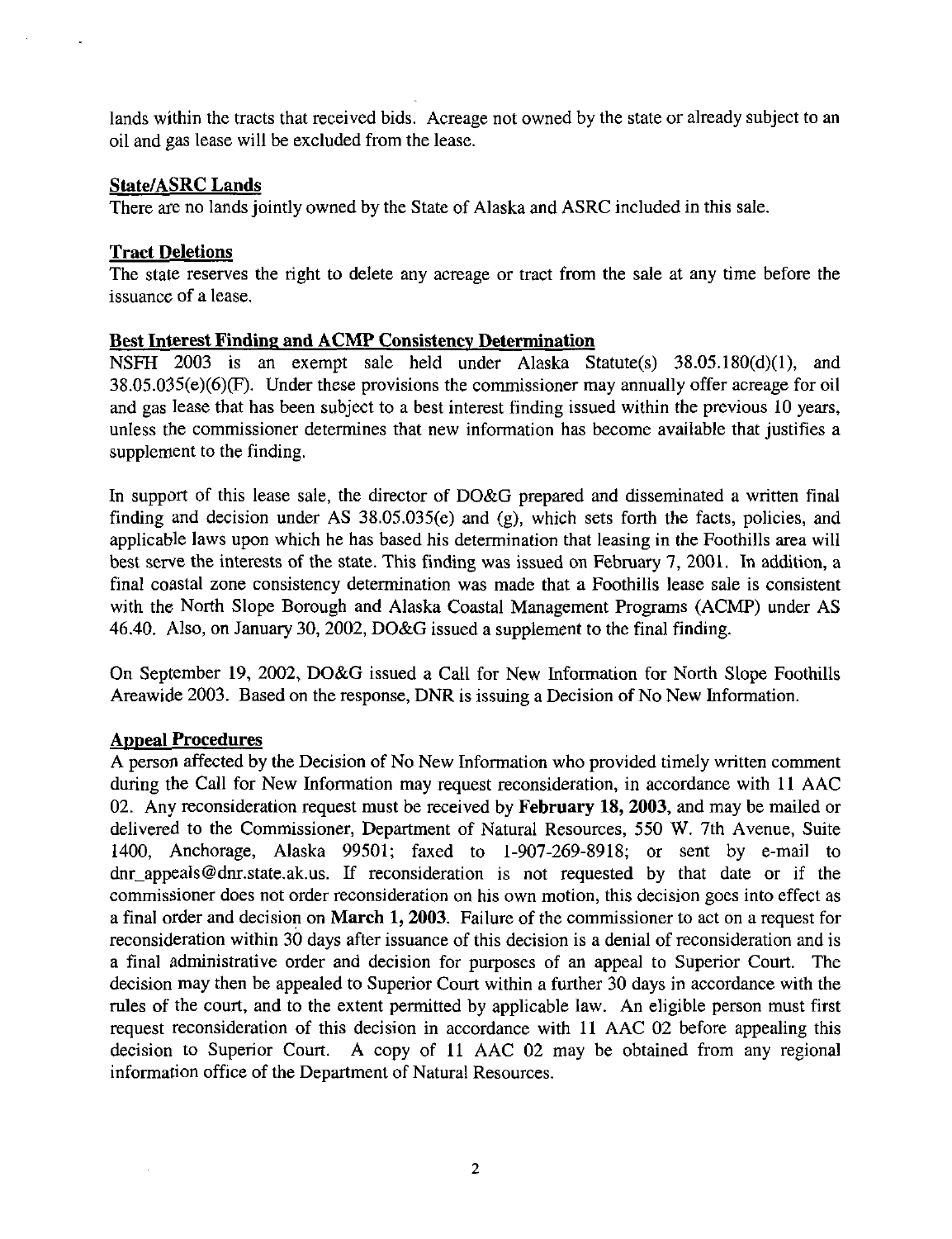#### Mitigation Measures

AS 38.05.035(e) and the departmental delegation of authority give the director, DO&G, the authority to impose conditions or limitations, in addition to those imposed by law, to ensure that the disposal best serves the interests of the state. To meet this requirement, the director has adopted environmental and social mitigation measures that will be enforced throughout the duration of the lease. These mitigation measures are necessary to protect biological, cultural and archeological resources, and to mitigate social impacts of lease related activities. Enforcement will be imposed through approval of plans of operations, exploration and development and other permits. DO&G will review these plans for consistency with the ACMP under 6 AAC 50. The lessee must obtain all the necessary permits and approvals otherwise required by law or regulation for the proposed activity. Additional restrictions may be imposed through the permitting process and the ACMP review process.

## Sale Terms

Bidding Method:

The bidding method for all tracts in NSFH 2003 will be cash bonus bidding with a minimum bid of five dollars (\$5) per acre.

#### Royalty Rate:

All leases will have a fixed royalty rate of twelve and one half percent (12.5%).

Length of Lease:

All leases will have an initial primary term of ten (10) years.

## Lease Form

Leases will be executed on new lease Form No. DO&G 200204 (COMPETITIVE OIL AND GAS LEASE).

## Rental

Annual rental will be \$1.00 per acre for the first year, \$1.50 per acre for the second year, \$2.00 per acre for the third year, \$2.50 per acre for the fourth year, and \$3.00 per acre for the fifth and following years.

## Bonding

Before beginning lease operations, an oil and gas lease bond of a minimum of \$10,000 per operation is required under 11 AAC 83.160. In the alternative, a statewide oil and gas lease bond of a minimum of \$500,000 for operations conducted on more than one lease may be filed. These bonding provisions do not affect the commissioner's authority to require additional unusual-risk bonds as may be necessary. In addition, the Alaska Oil and Gas Conservation Commission (AOGCC) requires a bond of at least \$100,000 for a single well or a bond of at least \$200,000 to cover wells statewide before drilling operations will be permitted by AOGCC (20 AAC 25.025). Additional bonding may be required under 11 AAC 82.465, 11 AAC 82.600, 11 AAC 83.390 and 11 AAC 96.060.

## Sale Information

Copies of the final finding are available for public review at the following locations: Nuiqsut Public Library, North Slope Borough Library Media Center, North Slope Borough Offices, Tuzzy